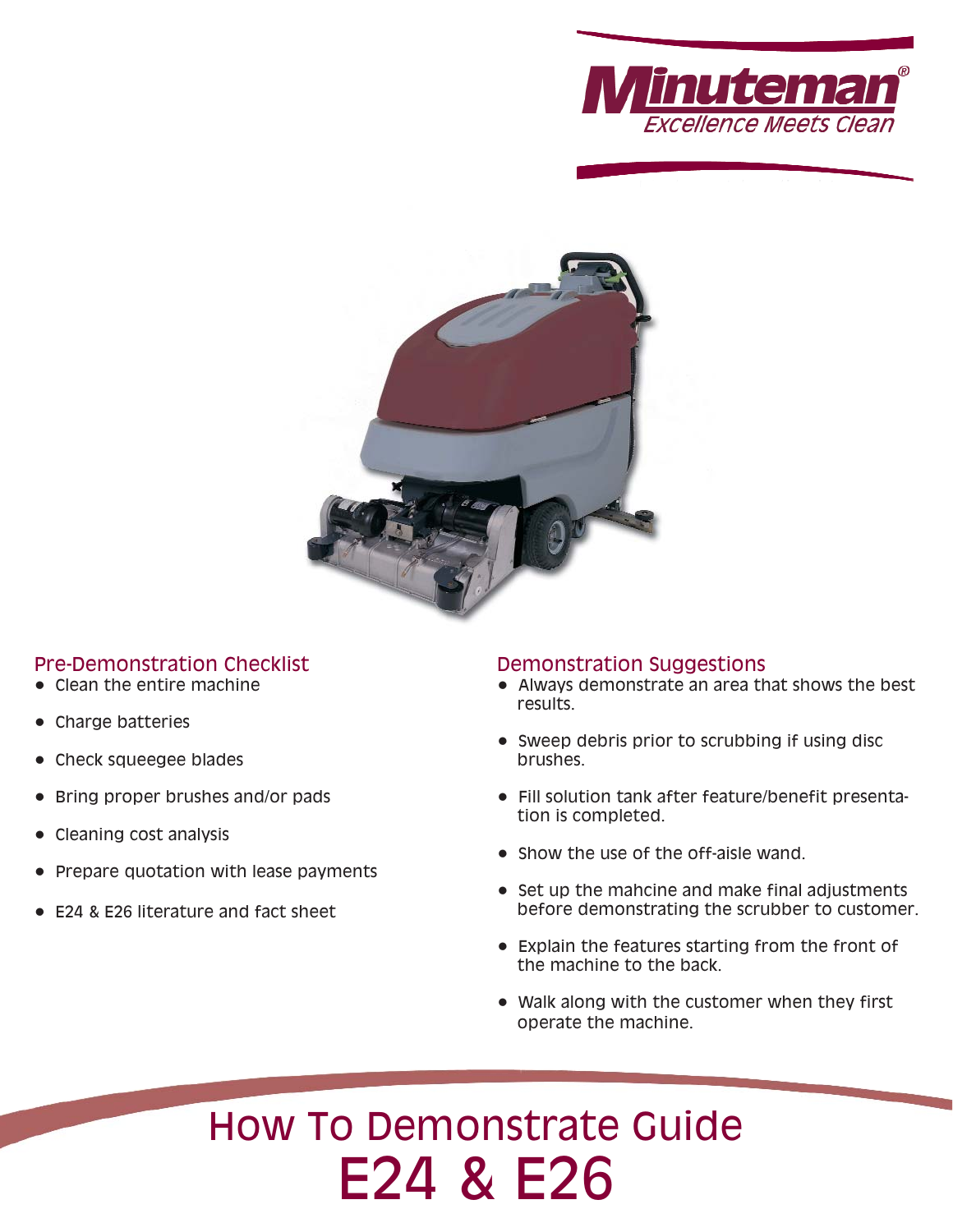

#### **1. Scrub Deck**

- **a.** Large guide wheel allows you to clean within a half inch on the wall or rack.
- **b.** 3/4 HP brush drive motor with 3:1 gear reduction creates enough torque to scrub in any condition.
- **c.** Robust cast aluminum scrub deck housing is corrosion resistant and capable of handling head-on collision.
- **d.** BRS (Brush Release System) Brushes or pads are easily removed with the brush release plunger.
- **e.** Proprietary brush design allows for residual profits during the life of the machine.



#### **2. Brush Deck**

Aqua-Stop Ring - brushes and water stop automatically when the machine comes to a stand still,precise dosage of cleaning solution and amount of cleaning solution released depends upon machine speed.



# **3. Battery Compartment**

- **a.** Available in lead acid or maintenance free gel batteries.
- **b.** Serviceability, show easy access to scrub brush motors and scrub deck.
- **c**. Serviceability, show easy access to vacuum motor (NOTE : all motors can be replaced in 30 minutes or less.)
- **d.** On-board operation manual.



#### **4. Solution Tank**

The 19 gallon solution tank distributes the weight of the water across the wheel base, allowing for excellent maneuverability.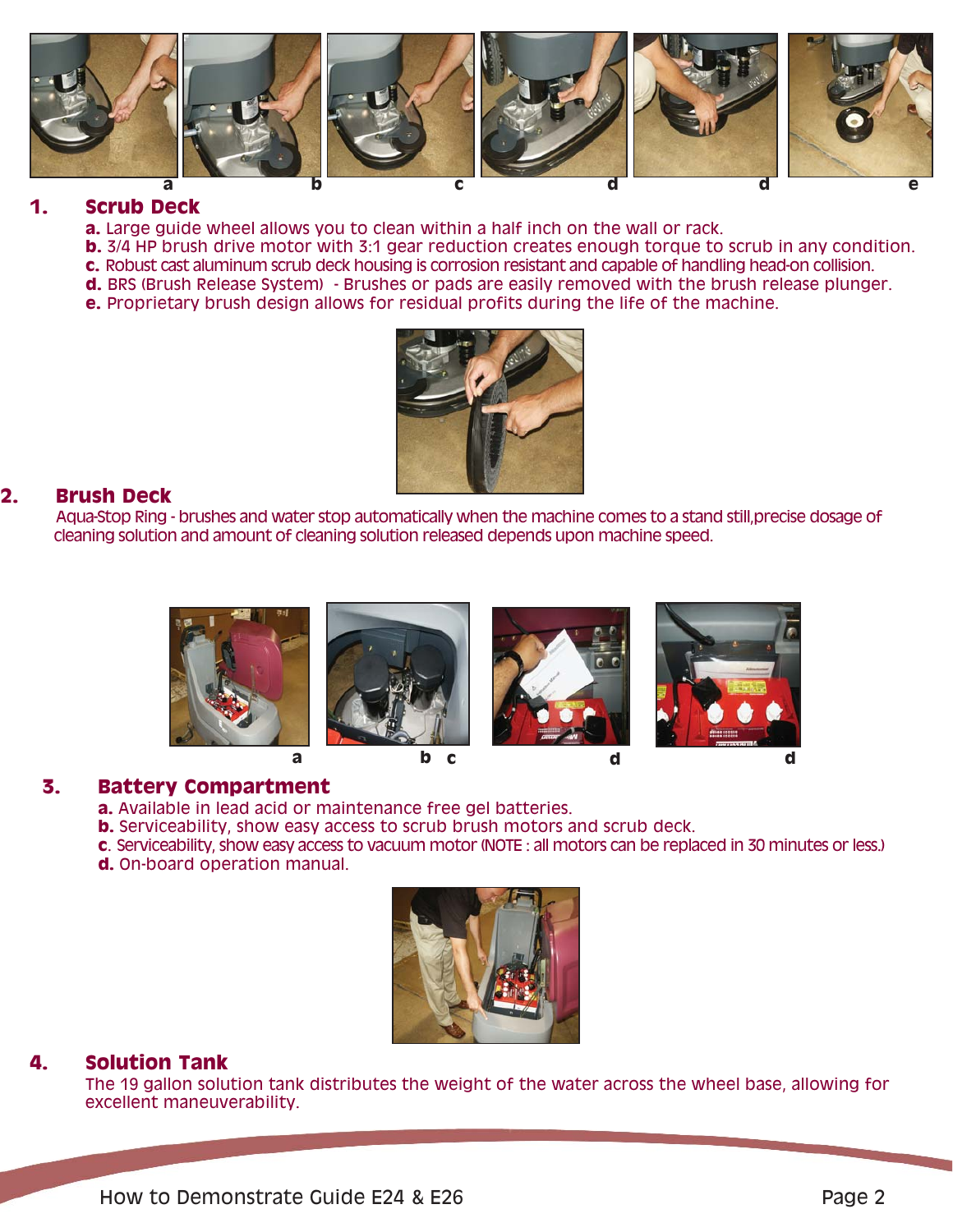



### **5. Scrub Deck Linkage**

There are two location for the scrub deck linkage, the lower one is for scrubbing, and the second is for ramp loading for vehicles.





### **6. Recovery Tank Lid**

**a.** Multi-level hinge allows for the lid to seal, no matter how the lid is positioned.

**b.** Captured gasket allows for easy serviceability. This seal requires no adhesive which certain cleaning chemicals have been know to attack (d-limonene.)







## **7. Recovery Tank**

- **a.** Large opening allows for user to clean every portion of the recovery tank with ease. The tank is referred to as a hygienic tank due to the fact that the large opening allows for all areas of the tank to be completely clean, therefore, preventing the spread of germs.
- **b.** AFS (Anti-Foam System) which creates a cyclonic effect in the tank, allowing the water to slow down and fall into the center of the tank.
- **c.** No tool removal of float shutoff for easy maintenance.









## **8. Solution Tank**

- **a.** Large solution fill opening allows for rapid fill, bucket fill, or hose fill.
- **b.** Pre-drill hole for auto filling system. This allows the operator to fill tank automatically, while performing other tasks.
- **c.** Solution sight tube with molded-in graphics allows the operator to easily see how much solution is in the tank. This solution sight tube is also the solution dump hose.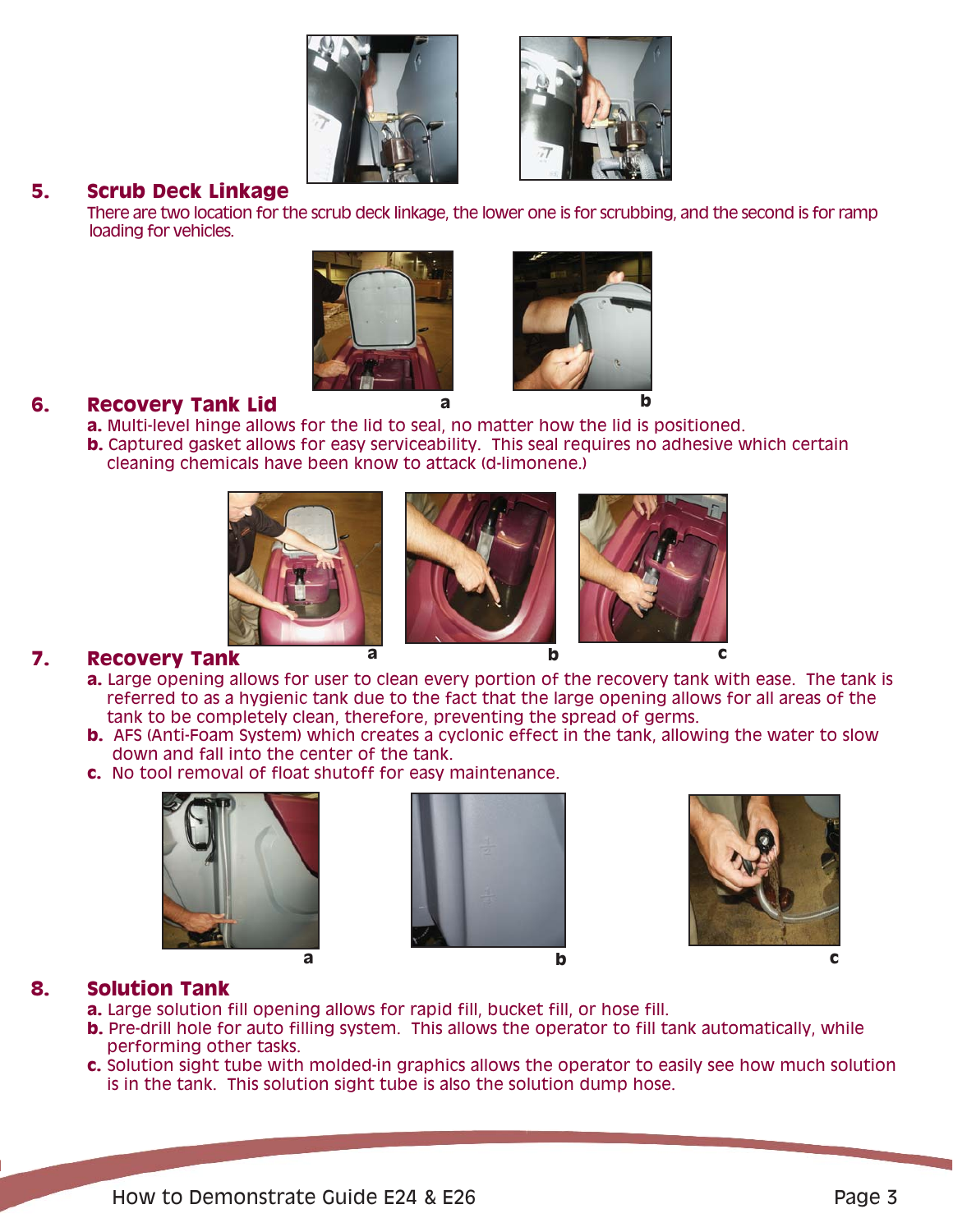

### **9. On-Board Charger**

On-Board Charger allows the operator to charge machine anywhere there is a 115 Volt outlet.









#### **10. Recovery and Dump Hoses**

- **a.** Recovery hose removal requires no tools, allowing the operator to easily service the vacuum system.
- **b.** Dump hose has a variable control, allowing the operator to drain the tank at variable speeds.



#### **11. Squeegee**

This is the best squeegee available in the market today. Capable of picking up most of the water on all types of surfaces without adjustment.

- **a.** Make sure to remove the squeegee and allow the audience to hold it, which will allow people to feel the robust design.
- b. Explain that there are no tools required to change the front and rear blades, and that they have four usable edges. The blades are made of polyeurethane, which is chemical, oil and four times more abrasion resistant than linatex.
- **c.** After explaining the squeegee, please reinstall and show that it is a breakaway squeegee and show how to install.
- **d.** The best feature of the squeegee is that there is little to no adjustment and that it comes factory adjusted to pickup on any floor. If it does need to be adjusted there is only one adjustment needed, and that would be to adjust the pitch.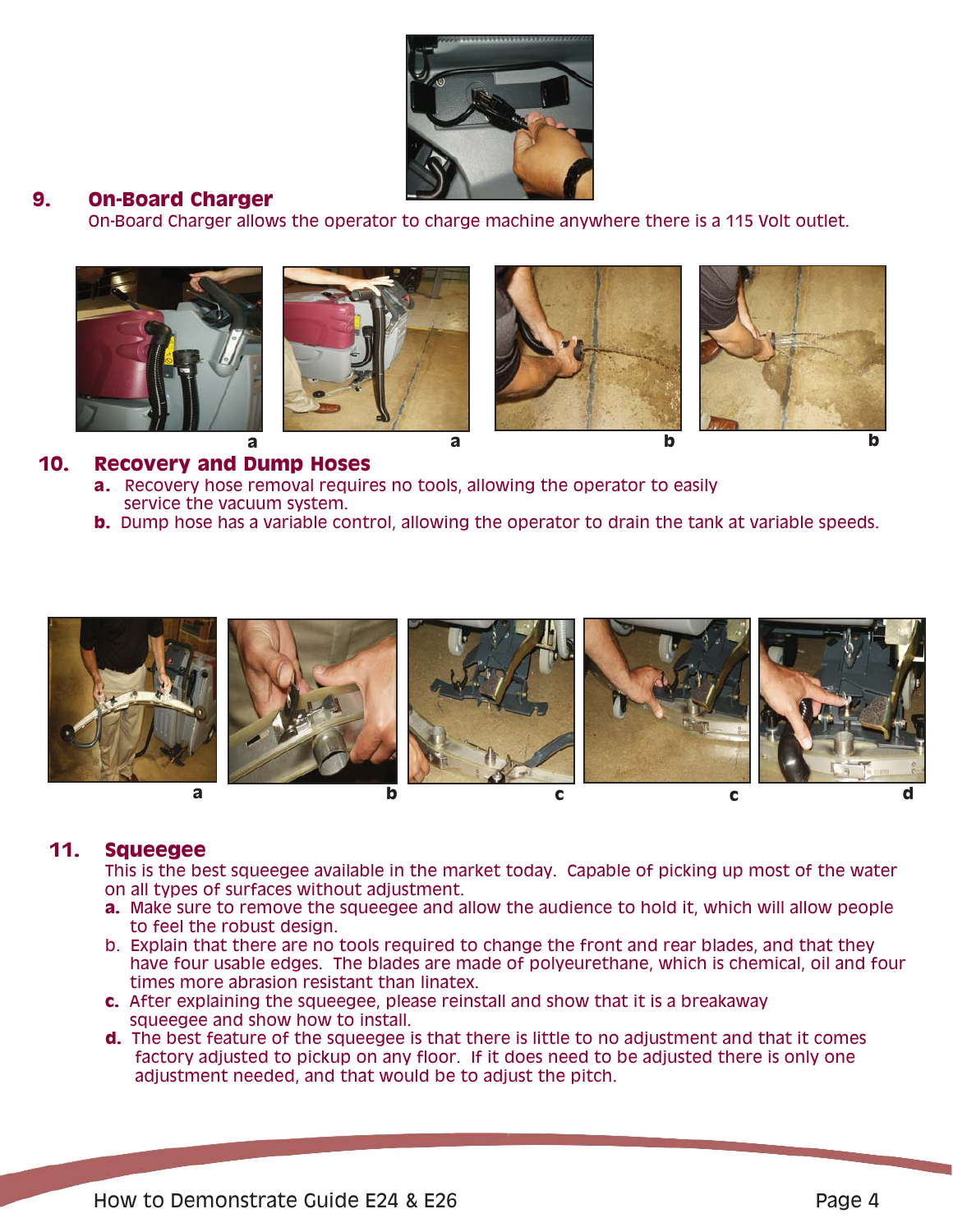





### **11. Controls**

This machine is so easy to operate, easy as 1, 2, 3.

- **a.** Lower your brush deck
- **b.** Lower your squeegee
- **c.** Set your water and you are ready to roll



### **12. Dash Board**

Dash board has one button operation, which is a key switch. The dash board has an lcd display that will allow the operator to see the hours, the battery condition, and when turned on also displays the water icon, vacuum icon and brush icon. The hour gauge will also double as an air gauge when the machine encounters a problem, a wrench will appear, then a code in place of the hours. This allows for easy maintenance and service. The error code lets the service technician know where the problem is. This arms the srvice tech with the knowledge of which parts are needed and the problem can be fixed in one call.



### **13. Drive Controls**

Convenientlylocated controls allow the operator to change direction and speed without letting go of the hand bale.